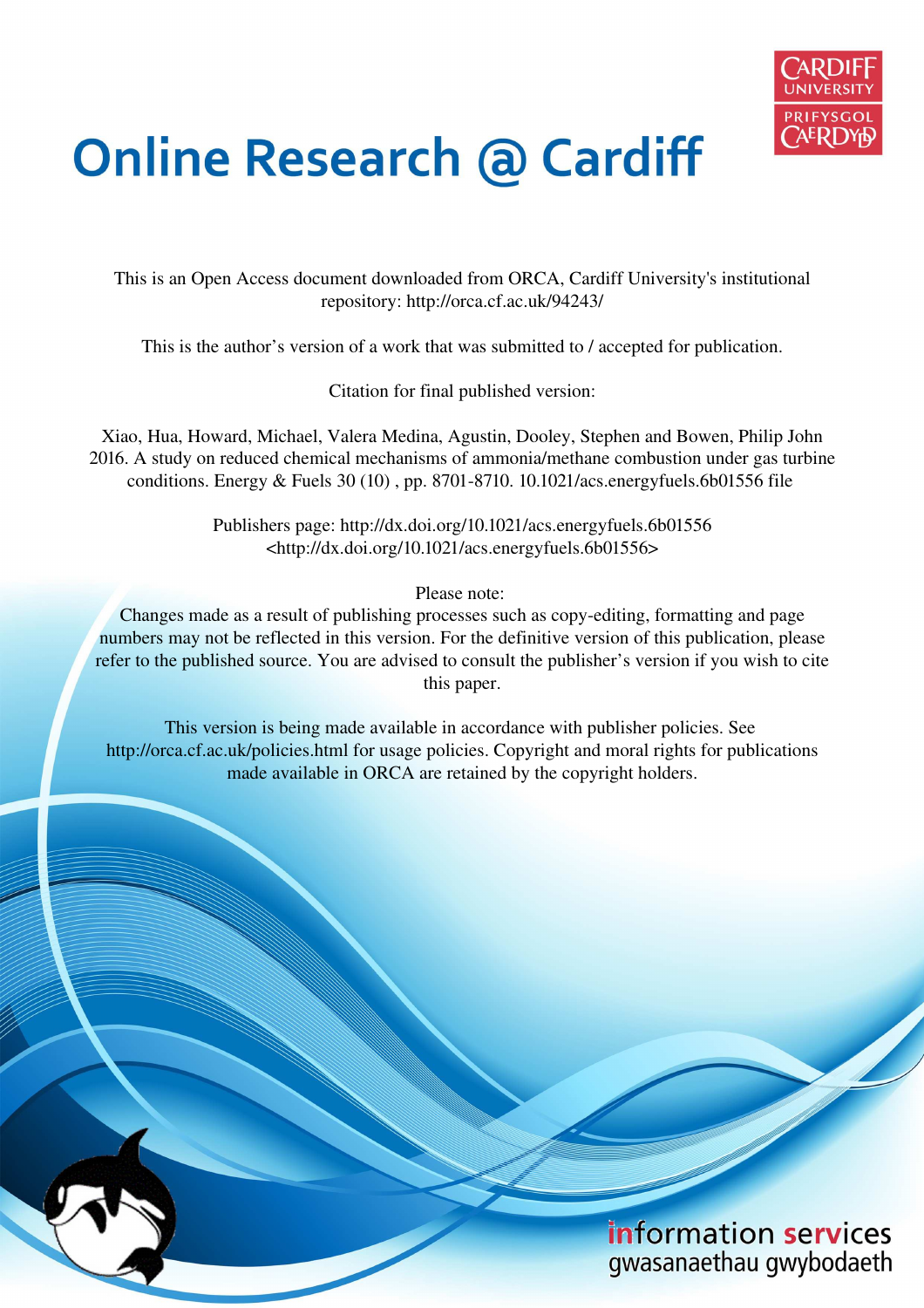# **energysfuels**



Article

Subscriber access provided by CARDIFF UNIVERSITY LIBRARIES

### **A Study on Reduced Chemical Mechanisms of Ammonia/ methane Combustion under Gas Turbine Conditions**

HUA XIAO, Micheal Howard, Agustin Valera-Medina, Stephen Dooley, and Philip J Bowen

Energy Fuels, **Just Accepted Manuscript** • DOI: 10.1021/acs.energyfuels.6b01556 • Publication Date (Web): 01 Sep 2016 **Downloaded from http://pubs.acs.org on September 6, 2016**

#### **Just Accepted**

"Just Accepted" manuscripts have been peer-reviewed and accepted for publication. They are posted online prior to technical editing, formatting for publication and author proofing. The American Chemical Society provides "Just Accepted" as a free service to the research community to expedite the dissemination of scientific material as soon as possible after acceptance. "Just Accepted" manuscripts appear in full in PDF format accompanied by an HTML abstract. "Just Accepted" manuscripts have been fully peer reviewed, but should not be considered the official version of record. They are accessible to all readers and citable by the Digital Object Identifier (DOI®). "Just Accepted" is an optional service offered to authors. Therefore, the "Just Accepted" Web site may not include all articles that will be published in the journal. After a manuscript is technically edited and formatted, it will be removed from the "Just Accepted" Web site and published as an ASAP article. Note that technical editing may introduce minor changes to the manuscript text and/or graphics which could affect content, and all legal disclaimers and ethical guidelines that apply to the journal pertain. ACS cannot be held responsible for errors or consequences arising from the use of information contained in these "Just Accepted" manuscripts.



Energy & Fuels is published by the American Chemical Society. 1155 Sixteenth Street N.W., Washington, DC 20036

Published by American Chemical Society. Copyright © American Chemical Society. However, no copyright claim is made to original U.S. Government works, or works produced by employees of any Commonwealth realm Crown government in the course of their duties.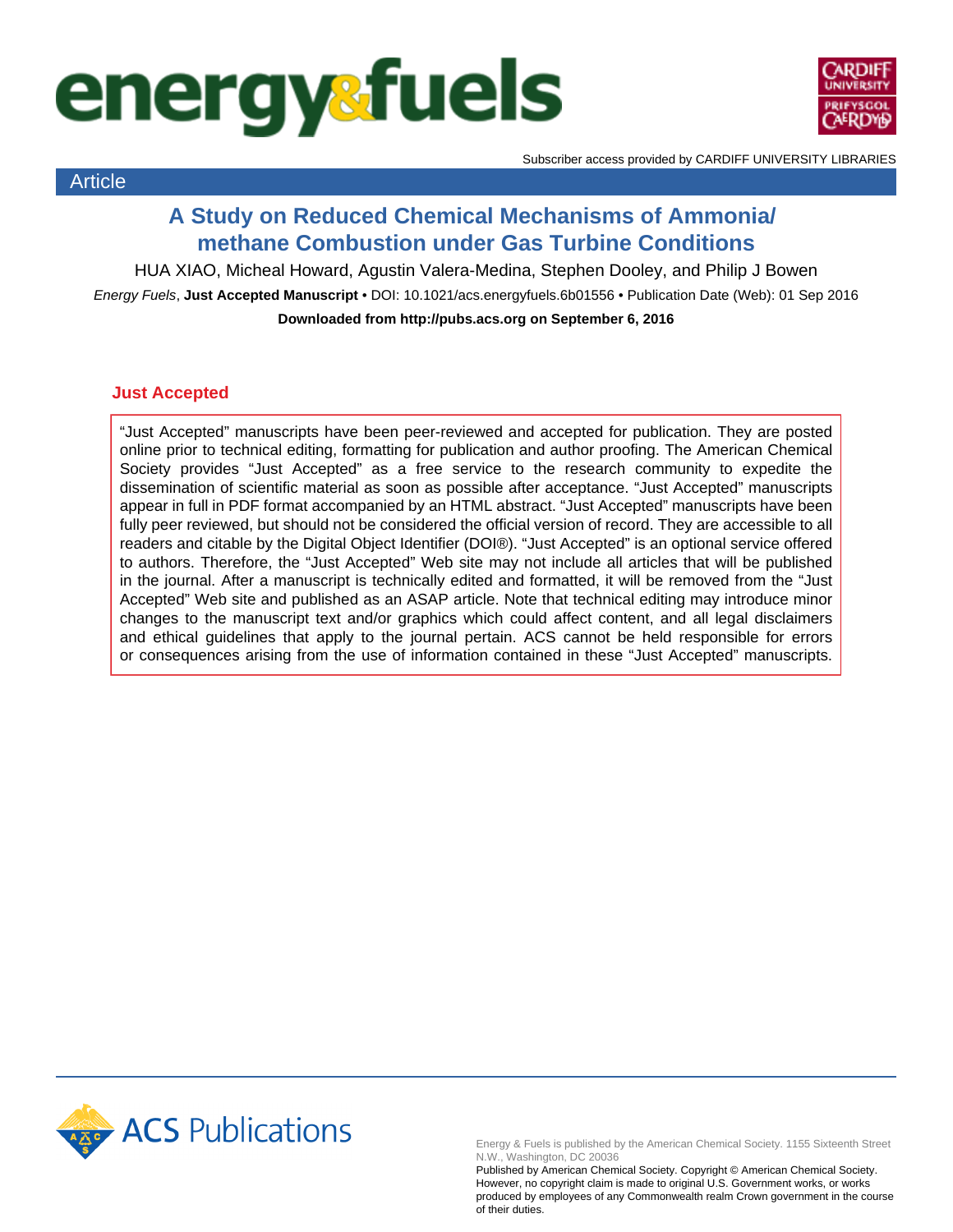## A Study on Reduced Chemical Mechanisms of **Ammonia/methane Combustion under Gas Turbine Conditions**

Hua Xiao\*<sup>, †</sup>, Micheal Howard<sup>‡</sup>, Agustin Valera-Medina<sup>†</sup>, Stephen Dooley<sup>‡</sup>, Philip J Bowen <sup>†</sup>

† College of Physical Sciences and Engineering,Cardiff University, Queen's Building, Cardiff CF24 3AA, United Kingdom

‡ Materials & Surface Institute, University of Limerick, Ireland

**ABSTRACT:** As an alternative fuel and hydrogen carrier, ammonia is believed to have good potential for future power generation. To explore the feasibility of co-firing ammonia with methane, studies involving robust numerical analyses with detailed chemistry are required to progress towards industrial implementation. Therefore, the objective of this study is to determine a reduced mechanism for simulation studies of ammonia/methane combustion in practical gas turbine combustor conditions. Firstly, five different sized reduced mechanisms of the well-known Konnov's mechanism were compared. The reduced mechanisms were tested for ignition delay time validation (0D) using ammonia/methane mixtures at high pressure conditions relevant to gas turbine devices. Furthermore, the combustion products of ammonia/methane premixed laminar flames (1D) were validated with the results from the full Konnov's mechanism. Finally, CFD simulations of a turbulent flame (2D) with all the reduced mechanisms were performed under high temperature and high pressure conditions representative of industrial systems. Results show that several of the reduced mechanisms utilized performed reasonably well in combustion simulation studies under gas turbine conditions. Hence a reaction mechanism with 48 species and 500 elementary reactions is recommended for future studies.

#### **1 INTRODUCTION**

In the context of ever increasing energy demand and pressure to reduce  $CO<sub>2</sub>$  emissions from power generation, alternative fuels have been widely studied with great concern. Among the proposed renewable fuels, ammonia has been drawing much attention as a clean fuel recently. Since ammonia has a high hydrogen density, it can be seen as a hydrogen vector, but without the storing and transportation barriers associated with hydrogen utilization. Thus, ammonia has the potential to become a promising green fuel just like hydrogen<sup>1-5</sup>, burning in an environmentally acceptable way, yielding no carbon dioxide. Ammonia also has advantages in its production, delivery, storage, handling and distribution through existing infrastructures and experience.

Currently, there are several examples and studies trying to utilize ammonia for power systems, particularly utilizing internal combustion engines  $4-6$ . However, power obtained from such units is relatively modest, typically in the  $0.1 - 1.0$ MW range. Thus similarly responsive but larger power generators will be required to meet the demands of electrical grids. As a result, considering the pressure to reduce carbon dioxide emission and finite resources of fossil fuels, using ammonia in gas turbines for power generation is an interesting proposition. "Green" ammonia can be produced from any renewable source. However, there is still a dearth of information relating to the utilization of ammonia in gas turbine combustors.

Although research has been undertaken for operational flame limits, chemical models, flame speed and trials in internal combustion engines, gas turbine utilization has not been studied extensively  $7-9$ . Previous results show a series of challenges when utilizing this fuel, including: a) lower flame temperatures and slower kinetics; b) stability and efficiency problem; c) requirements for pre-vapourising the ammonia; d) pre-cracking of the molecule to improve ignition reliability and increase burning rate. NASA also identified during their XLR-99 programme the need for "combustor enhancers" such as hydrogen, gasoline, kerosene, propane, etc., especially during start-up and idle <sup>10</sup>. Another potential fuel enhancer is methane, as this is the main fuel of gas turbines for power generation. An ammonia/methane blend could be used not only from green ammonia sources, but also from by-product ammonia obtained from industrial processes. Ammonia addition could support peak-hour energy consumption requirements with fuel cost reduction. For instance, an immediate beneficiary of this blend could be steelworks companies that produce ammonia as a by-product of coke oven gas cleaning<sup>11, 12</sup>. More recently, a new research program "Power to Ammonia" has initiated in the Netherlands looking into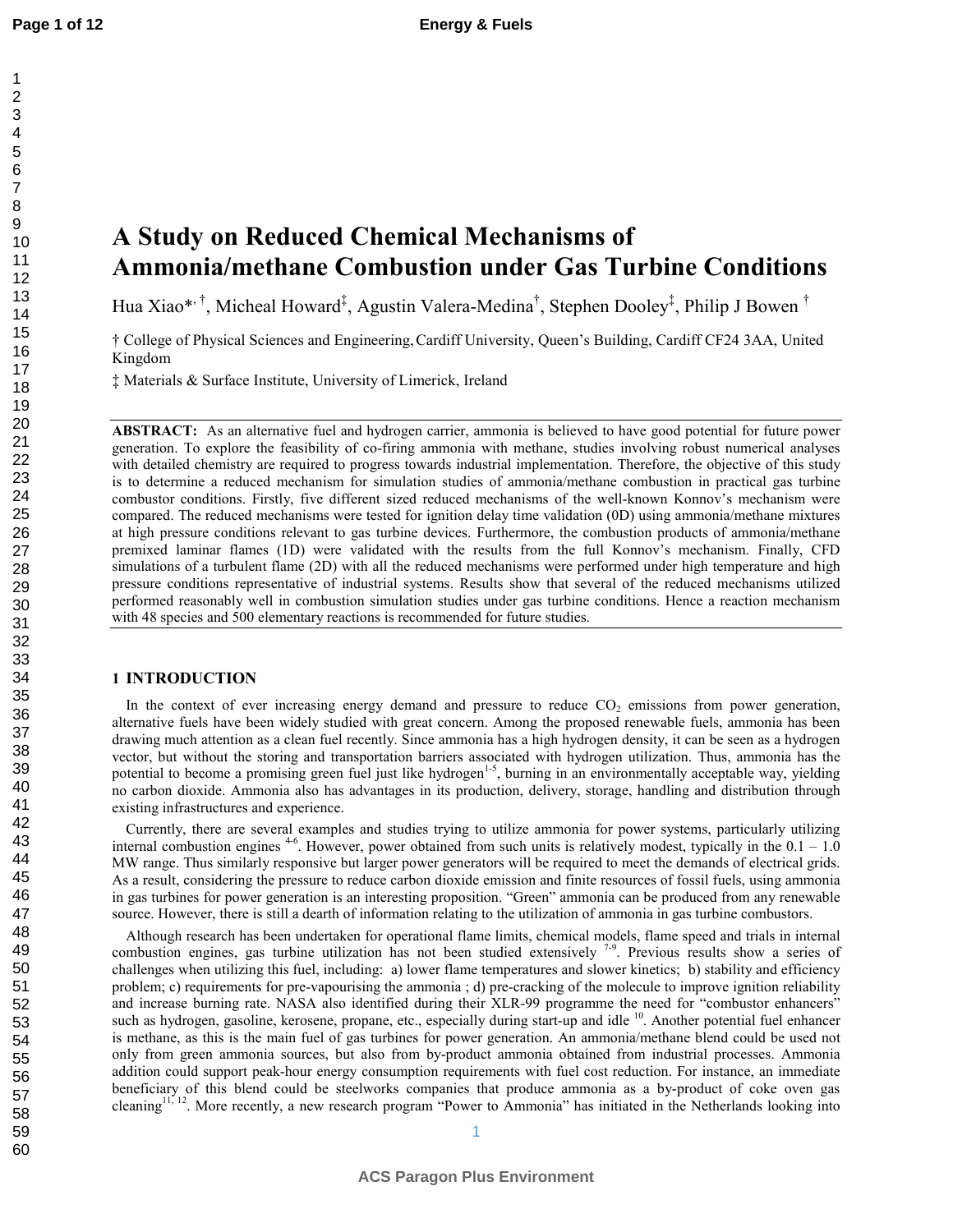potentially turning gas-fired power plants into 'super batteries' <sup>13</sup>. Initial tests will focus on co-firing ammonia with methane in order to determine fuel blends that cause the lowest impact on gas turbine systems in order to reduce retrofitting costs in currently running facilities. Therefore, this research appraises ammonia/methane as the fuel to be studied for the purpose of application in gas turbine combustion for large scale power generation in these energy intensive industries <sup>14-18</sup>.

Developing a computational fluid dynamics (CFD) based methodology alongside complex chemistry can help to capture more accurate information for the prediction of NOx emissions, turbulent reacting flows, combustion dynamics, autoignition, etc. Therefore, to utilize ammonia/methane effectively in a gas turbine, CFD simulations can serve as a powerful tool for analysing and designing ammonia combustion systems. However, the large numbers of species and reactions in detailed mechanisms make it almost impossible to conduct CFD simulations with detailed chemistry for practical complex combustion systems such as a gas turbine combustor. For instance, the mechanism used in this study, the Konnov's mechanism <sup>19</sup>, has over 100 species and 1,200 reactions. Using a reduced reaction mechanism instead of a detailed one can substantially decrease the computational time and memory requirement, thus making feasible large scale calculations for practical gas turbine combustors with complex chemistry. However, there are very few studies  $20$ ,  $21$ concerning the use of reduced mechanisms for ammonia combustion under gas turbine conditions. Morevoer, these reduced mechanisms are developed based on a single fuel composition not including the presence of CH<sub>4</sub>. Furthermore, no research concerning ammonia combustion mechanism reduction has been tested with multi-dimensional CFD simulation. Thus, there is a need to reduce detailed ammonia/methane combustion mechanisms in order to apply them to CFD simulation for practical gas turbine combustor research.

Due to the breadth of previous validation studies for Konnov's mechanism, it was an obvious choice for the simulation of ammonia/methatne combustion in this study. Kumar et al.<sup>17</sup> showed that Konnov's mechanism is the most adept at predicting ammonia based combustion for fuel mixtures in a jet flame for the four mechanisms considered. Duynslaegher, Contino et al. <sup>20</sup> improved Konnov's kinetic mechanism and then reduced it for use in a SI engine numerical simulation. Nozari<sup>21</sup> conducted a numerical study of laminar flame speed and NO<sub>x</sub> emission for NH<sub>3</sub>/H<sub>2</sub> mixtures at elevated pressure conditions using a validated Konnov mechanism. Duynslaegher et al.  $^{22}$  studied the laminar burning velocity, flame temperature and species concentrations using Konnov's mechanism at elevated pressures and temperatures. Duynslaegher, Jeanmart et al.<sup>23</sup> simulated an ammonia/oxygen/hydrogen/argon premixed flat flame using Konnov's mechanism. Across the four mechanisms used in that study, Konnov's mechanism demonstrated the best performance for prediction of species mole fraction profiles across the flame. Hence, to date, Konnov's kinetic scheme has shown the best performance for the combustion of ammoniabased fuel amongst the range of mechanisms tested in previous studies.

Hence, in this study reduced variations of the Konnov mechanism are compared to existing experimental data to appraise the suitability of representing ammonia/methane combustion kinetics under conditions of typical gas turbine combustion. The aim is to find a reduced mechanism to represent the kinetics of ammonia/methane combustion with sufficient accuracy under elevated pressure and temperature conditions. Considering the strong turbulence and interactions between turbulence and chemistry in gas turbines, the differences between the reduced mechanisms can potentially lead to significant deviation in final results for CFD simulations. Therefore in this study not only ignition-delay times and laminar flames of NH3/CH4 are validated with the reduced mechanisms, but also turbulent combustion has been investigated to validate the performance of the proposed reduced mechanisms in more practical environments. Thus a comprehensive comparison in different dimensional levels (0D, 1D, 2D) is performed to generate and assess reduced kinetic mechanisms of ammonia/methane combustion under gas turbine conditions.

#### **2 Reduced Konnov Mechanisms**

| Name                 | No. Species | No. Elementary Reactions |
|----------------------|-------------|--------------------------|
| Konnov <sup>19</sup> | 129         | 1231                     |
| Mech.1               | 84          | 940                      |
| Mech.2               | 77          | 874                      |
| Mech <sub>.3</sub>   | 61          | 687                      |
| Mech.4               | 48          | 500                      |
| Mech.5               | 31          | 243                      |

#### Table 1. Full Konnov and Reduced Mechanisms

The full Konnov model comprises 129 species participating in 1231 reactions. This model has been reduced with the path flux analysis methodology described by Sun et al.  $^{24}$  and Gou et al.  $^{25}$  and implemented in their Chem-RC software<sup>26</sup>. The path flux analysis methodology ranks the importance of the chemical reactions and their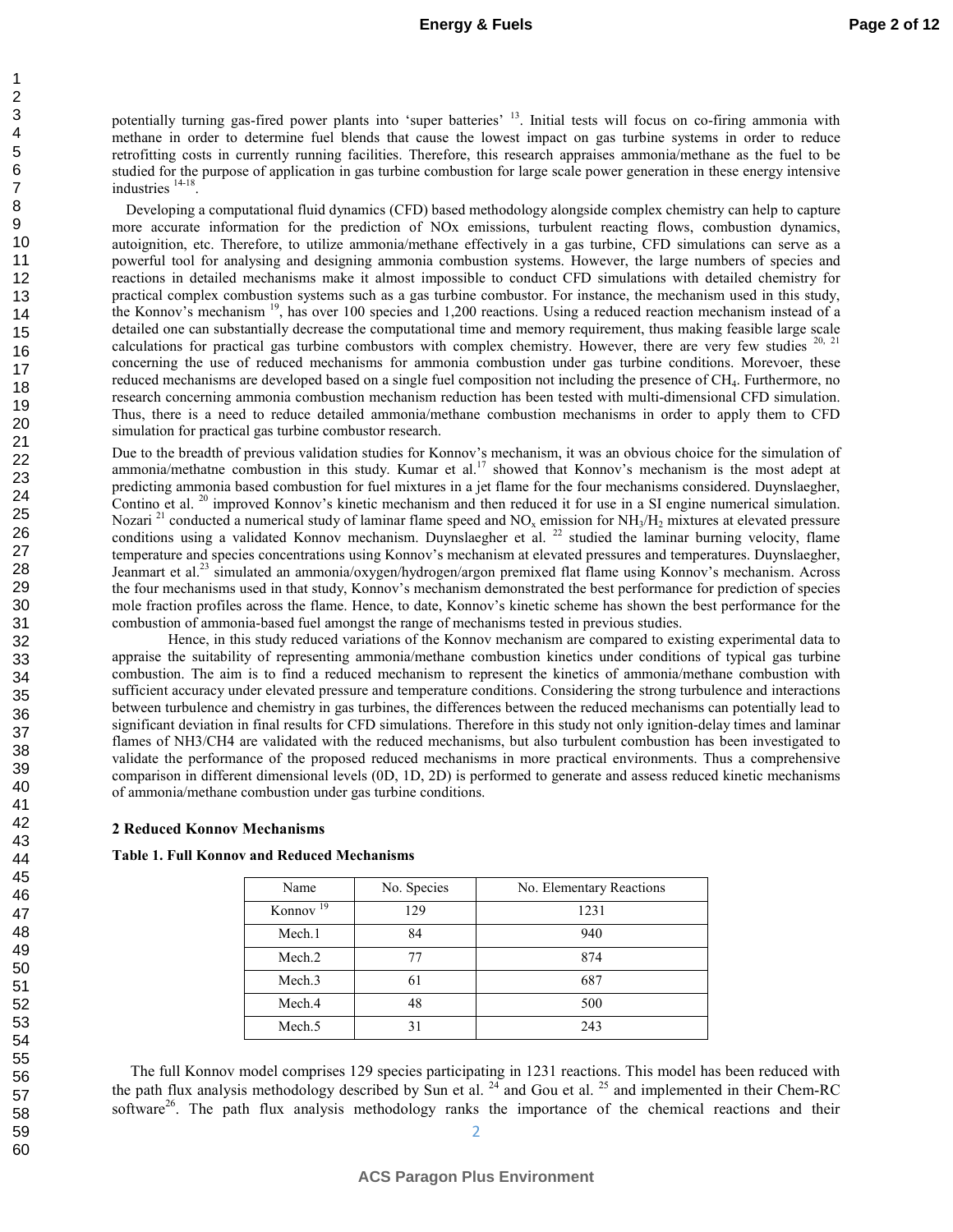#### **Energy & Fuels**

59 60 participating species based on the magnitude of the reacting flux through each species as determined for a series of baseline simulations of the detailed model. For this study, the detailed model was evaluated with homogeneous (ignition delay) simulations and with extinction curves generated by perfectly stirred reactor (PSR) simulations. For each case, mixture mole fractions of  $NH<sub>3</sub>/CH<sub>4</sub>/O<sub>2</sub>/N<sub>2</sub> 0.088/0.0565/0.1795/0.675$  corresponding to stoichiometric fuel-in-air conditions for a  $NH<sub>3</sub>/CH<sub>4</sub>$  molar ratio of 61/39, which is the same ratio as that utilized in a generic swirl burner experimental campaign in  $14$ . For the constant volume ignition delay type calculations temperatures of 1000 K, 1200 K, 1500 K and 1800 K are used with pressures of 1 atm, 5 atm 12.5 atm. For the perfectly stirred reactor calculations an initial temperature of 300 K and maximum residence time of 33 seconds are selected, with simulations executed again at 1 atm, 5 atm 12.5 atm.

In assessing the importance of each reaction, the analysis considers the magnitude of the flux through both the "first generation" species participating in each (initial) reaction and the "second generation" species which result from the participation of the product species of the initial reaction in the other reactions described by the model. The importance of each species is then quantified by an interaction coefficient index. A series of reduced models are produced (of 31, 48, 61, 77 and 84 species) by exercising a threshold index (of 0.6, 0.3, 0.215, 0.15, and 0.05 respectively) where only species with an interaction coefficient index greater than the selected threshold index are included in each particular reduced model.



Figure 1. Species mass flux simulated with the Konnov and each of the reduced models in a constant volume perfectly stirred reactor for a fuel mixture of  $NH<sub>3</sub>/CH<sub>4</sub>$ : 61/39 at E.R.=1, 17 atm and 1550 K.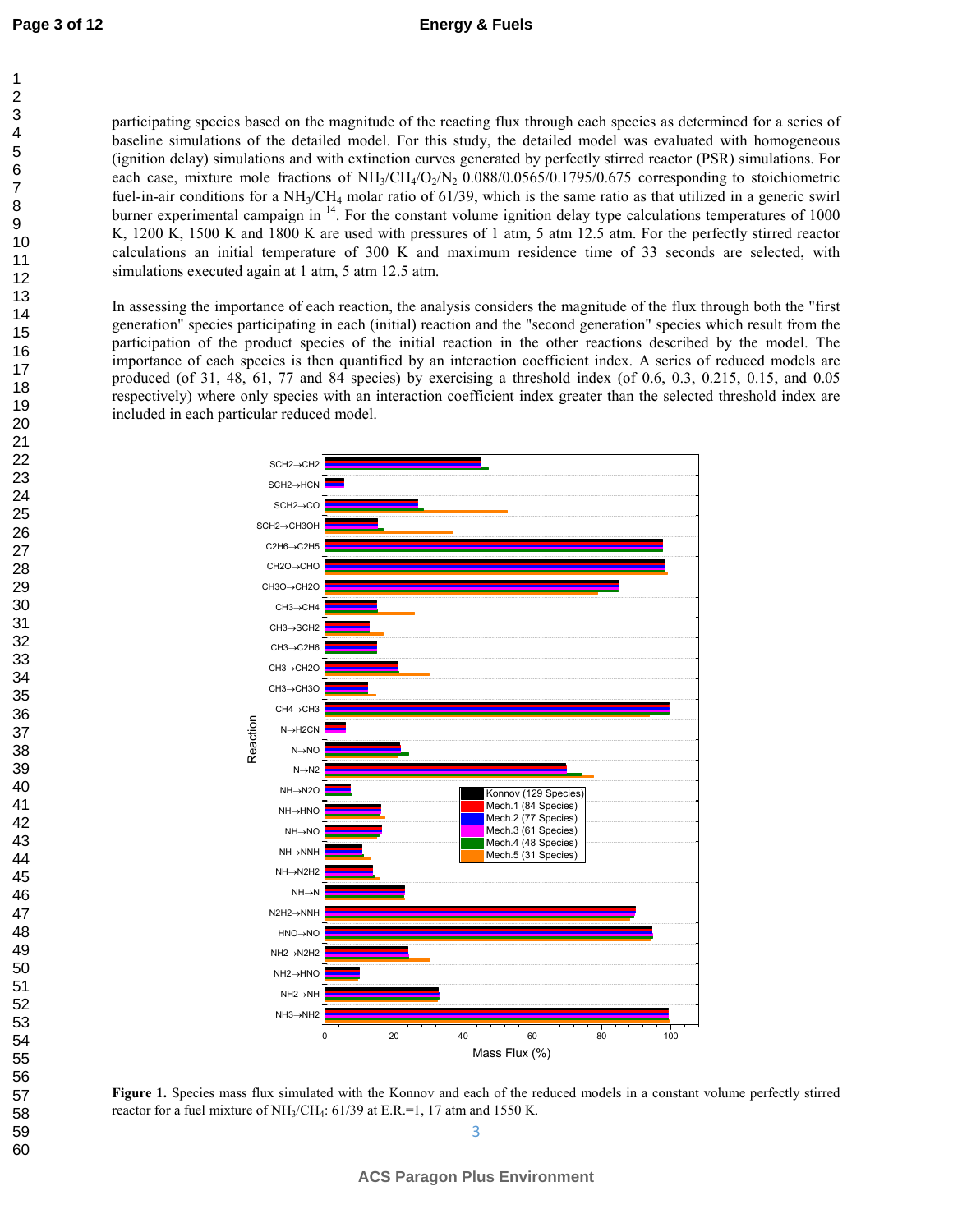

**Figure 2.** Sensitivity analysis of major reactions to ignition delay time for Konnov and each of the reduced models in a constant volume perfectly stirred reactor for a fuel mixture of  $NH<sub>3</sub>/CH<sub>4</sub>$ : 61/39 at E.R.=1, 17 atm and 1550 K.

To compare the validity of each of the reduced models, chemical flux and sensitivity analyses of a stoichiometric fuel in air mixture of NH<sub>3</sub>/CH<sub>4</sub> (61/39) was performed under constant volume, homogenous and constant internal energy conditions of 1550 K and 17 atm. The results are presented in Figure 1 and 2 respectively. The flux analysis clearly shows how well the reduced models Mech.14 capture the flux behaviour of the original Konnov model. It is only when the species number is reduced to  $\leq 40$ , as is the case with Mech.5 that a significant digression from the behaviour of the Konnov model is noted. For example, as ethane (C2H6) was excluded as a species from Mech.5, CH3 may not be consumed by recombination to  $C_2H_6$ , as is the case in the others models, therefore the model over predicts the mass flux to other avenues such as  $CH_3 \rightarrow CH_4$ ,  $CH_3 \rightarrow SCH_2$ ,  $CH_3 \rightarrow CH_2O$  and  $CH_3 \rightarrow CH_3O$ . This pathway allows the rate of radical propagation/branching to be increased relative to the detailed model where methyl recombination to ethane is an important reactivity slowing the radical chain termination step.

Figure 2 shows a comparison of sensitivity analysis of the reactions effecting the ignition delay time for each reduced model. A negative value indicates that a reaction reduces the ignition delay time. For most models the CH<sub>3</sub> + O<sub>2</sub>  $\Leftrightarrow$  CH<sub>3</sub>O + O reaction was the most sensitive. However, for Mech.3 and Mech.4 the most sensitive reaction was the H +  $O_2 \Leftrightarrow O$  + OH. This shows an important degrading in the fidelity of the oxidation description, as the major radical chain branching reaction switches between a methyl radical dominated system, to one dominated by the hydrogen atom in Mech. 3 and 4. As expected, Mech.5 shows the largest deviation from the Konnov model and even opposing behaviour for the reactions of CH<sub>4</sub> + OH  $\Leftrightarrow$  CH3 + H<sub>2</sub>O and CH<sub>4</sub> + NH<sub>2</sub>  $\Leftrightarrow$  CH<sub>3</sub> + NH<sub>3</sub>. The third most sensitive reaction for all models was the  $2CH_3(+M) \Leftrightarrow C_2H_6(+M)$ , however for Mech.5 the species  $C_2H_6$  was excluded thus this reaction does not take place in the model. These omissions likely invalidate this reduced model as an accurate representation of ammonia/methane oxidation mechanism. Mech. 1 and 2, show very close important similarity to the detailed model, and are therefore recommended for use. In addition, the more severely reduced Mech. 3 and 4 also bare close resemblance to the detailed description, but do show of modes degradation in fidelity. This analysis highlights the limitations of such reduced models in their ability to capture the reactivity of the original Konnov model.

Although the less species and reactions there are in the reduced mechanism, the more computational cost can be saved, it is still needed to retain a balance between the accuracy and efficiency for the use of the reduced mechanisms in simulation studies. Therefore, based on the calculated results, five reduced mechanisms were obtained as choices for their

1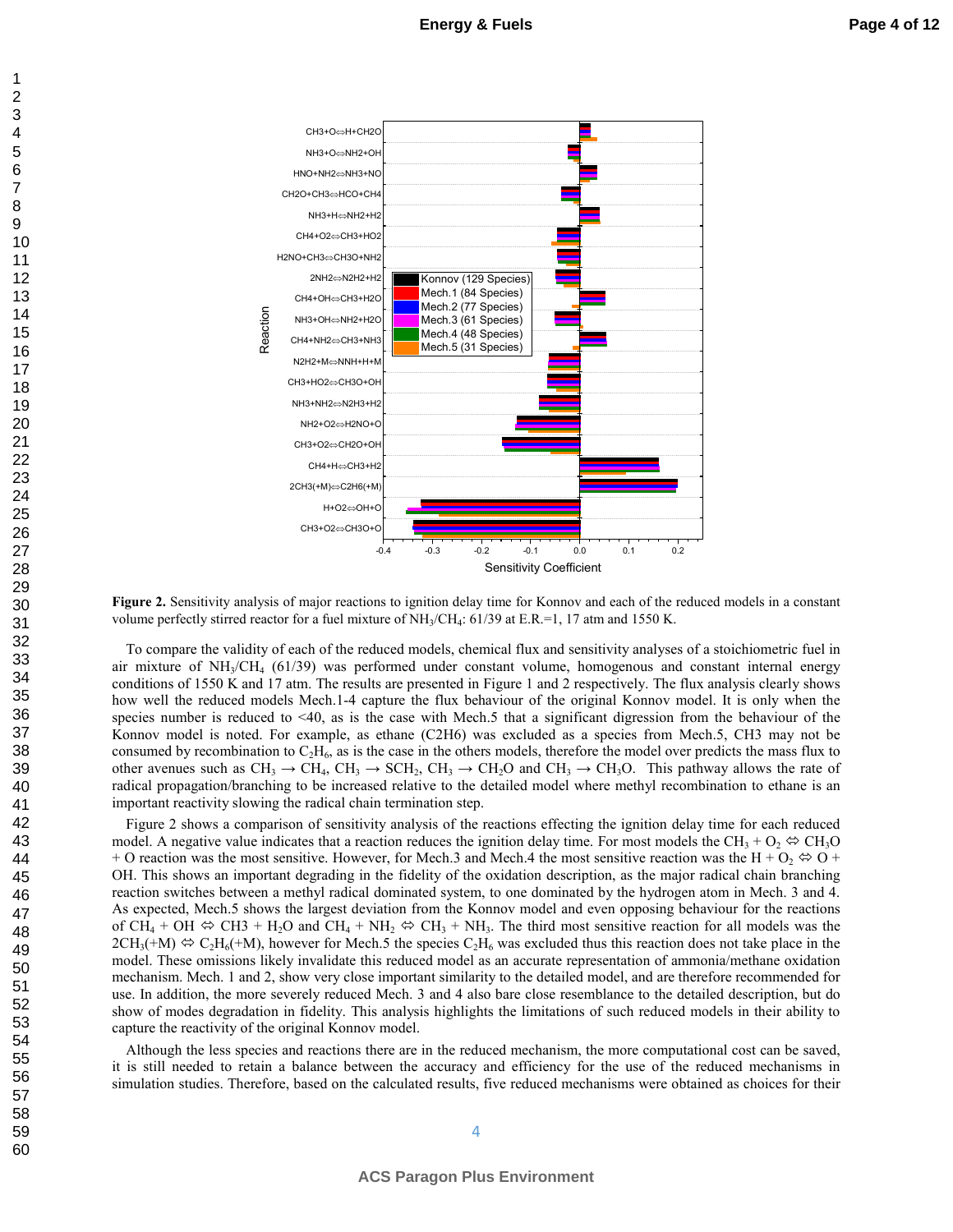application in computational simulations. In the following study, the reduced mechanisms are shown as in Table 1. The five reduced mechanisms are available in 'Supporting Information'.

#### **3 METHODOLOGY**

**3.1 Ignition Delay Time Simulation.** Numerical prediction of ignition delay times is helpful in understanding autoignition parameters, detailed kinetics and reduction of detailed mechanisms. In fact, as an important well-known validation technology, computational prediction of ignition delay times is usually compared with shock-tube experiments  $27-29$ . In this study, ignition delay times were modelled with a closed homogeneous reactor in CHEMKIN-PRO  $30$ . In this model, the ignition delay time can be defined based on different criteria such as the time at which a certain species reaches the maximum concentration or the time at which an inflection point appears in pressure or temperature profiles  $27, 29, 31$ . In the simulation, ammonia and oxidiser mixtures are highly diluted (98-99%) to minimize viscous effects, heat transfer and non-equilibrium as performed in shock-tube experimental conditions <sup>32</sup>. As adopted by several previous researchers<sup>33-35</sup>, a standard approach for such ignition calculations is to use constant-volume, adiabatic boundary conditions. The numerical work was carried out under a wide range of pressures, temperatures and equivalence ratios to simulate the experimental results of ammonia combustion provided by Mathieu et al  $^{31}$ ,  $^{36}$ . The reduced mechanisms obtained above were tested to validate their accuracy in predicting ignition delay times.

**3.2. Burner Stabilized Premixed Flame Modelling. Burner-stabilized premixed flames were assumed to be one**dimensional and can be steady enough for accurate detailed experimental measurements of species profiles, temperature, flame speed, etc. As used in <sup>37</sup>, simulation of this kind of flame can effectively model the chemical kinetics of ammonia/methane combustion process and help to interpret flame experiments. In this study, the burner-stabilized laminar premixed model in the Cantera software <sup>38</sup> was used to predict combustion products and emissions by different reduced mechanisms. The simulation was carried out under low pressure with different ammonia/methane ratios to simulate the experimental results of ammonia/methane combustion provided by Tian et al  $37$ .

**3.3. CFD Turbulent Combustion Modelling.** To verify the performance of the reduced mechanisms further for the use of CFD simulation, a 2D model for turbulent flame combustion was built. The geometry of the burner consists of an inlet tube and a combustion chamber, Figure 3. The flame is stabilized down the dump in a recirculation zone by its sudden expansion. The burner is meshed with a structured grid of 13,575 cells. The modelling work is performed with Large Eddy Simulation (LES) coupled with complex chemistry. The CFD solver used for LES is from OpenFOAM toolbox <sup>39</sup>,<sup>40</sup>. The case studied has a fuel mixture of  $39\%CH_4$  and  $61\%NH_3$  premixed with air at an equivalence ratio of 1. The Reynolds number is  $\sim 2.8 \times 10^4$ . To explore the performance of the reduced mechanisms under gas turbine conditions, an inlet temperature of 600°C and pressure of 17atm was specified.



**Figure 3**. The geometry of the burner for turbulent combustion



**ACS Paragon Plus Environment**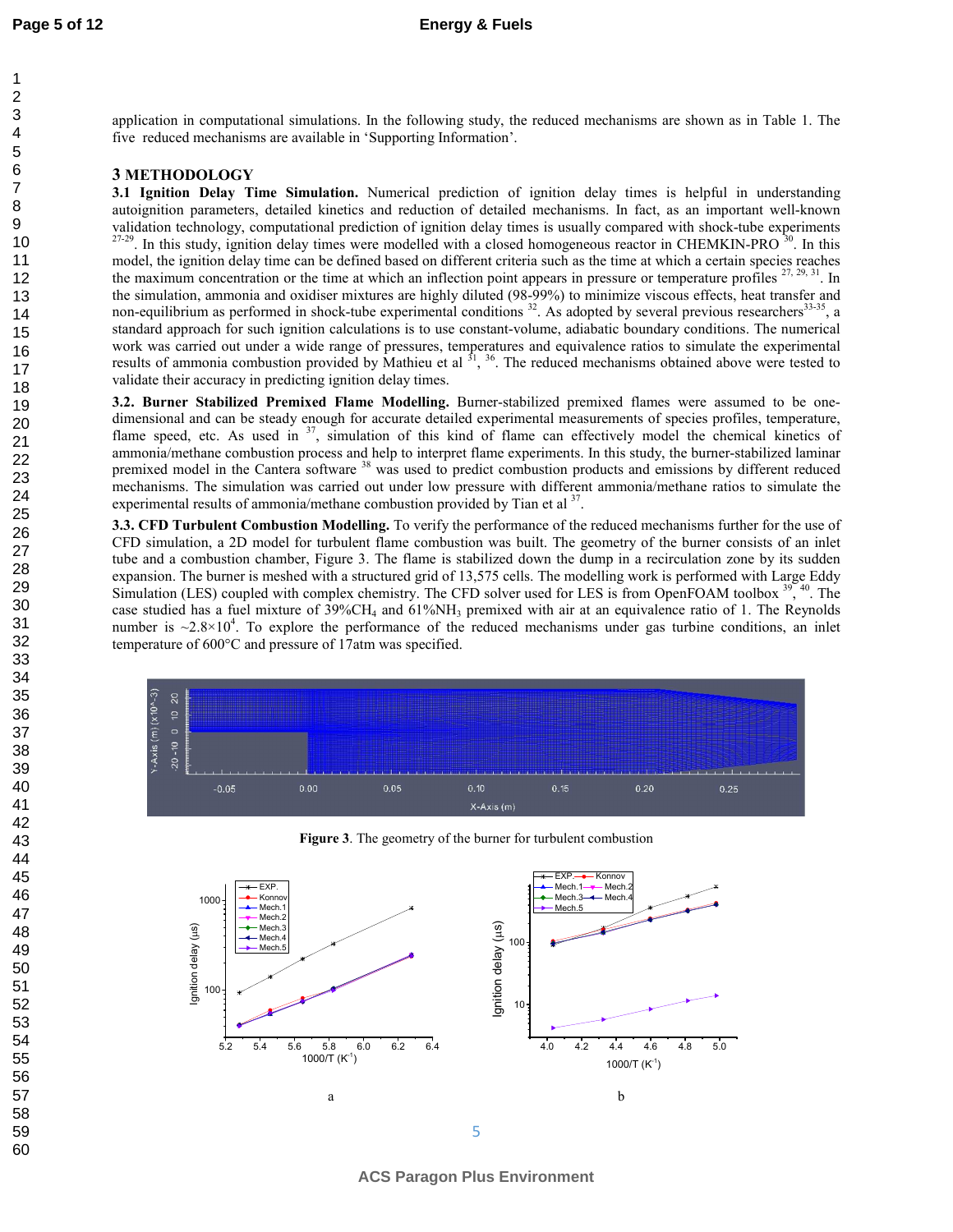#### **4 RESULTS AND DISCUSSION**

**4.1. Ignition Delay Times under High Pressure Conditions. Ignition delay times validation studies were conducted** using Konnov's mechanism and the five different reduced mechanisms for several ammonia mixtures under different pressures. Figure 4 presents validation study results using ammonia-oxygen-argon mixtures. In Figure 4a, it can be seen that the prediction by the full Konnov mechanism and the reduced mechanisms present a considerable deviation from the experimental data, with average relative error around 63%. However, except for Mech. 5, accuracy is much better (average relative error around 27%.) at lower pressure, Figure 4b. Since the Konnov mechanism was developed under low pressure conditions, the results emphasize the necessity to optimize the detailed mechanism for ammonia combustion under higher pressure conditions. Nevertheless, it is noted that there is good correlation between the full and the reduced mechanisms. The validations for  $NH<sub>3</sub>$  is not so satisfying under high pressure conditions, this indicates improvements for ignition chemistry of pure NH<sub>3</sub> fuel are still needed.



**Figure 5**. Ignition delay times of  $NH_3/CH_4$  contained mixtures  $(0.02\%NH_3/0.089\%CH_4/0.297\%H_2/0.297\%CO$  $0.21\%$ H<sub>2</sub>O/0.157%CO<sub>2</sub>/0.950%O<sub>2</sub>/97.98%Ar) 12.0 atm, Experiments from <sup>36</sup>.

Figure 5 shows the comparison between ignition-delay times of a  $NH<sub>3</sub>$  and  $CH<sub>4</sub>$  contained syngas mixture against predictions from Konnov's mechanism and the reduced mechanisms. Under the high pressure condition, the full and reduced mechanisms predict relatively longer ignition delay times compared to experimental data. Although Konnov's mechanism presents the shortest ignition delay time predictions, thus showing better prediction to the experimental data, the reduced mechanisms are close to Konnov's mechanism with relative deviation around 26.6%. These results suggest that the full and reduced mechanisms can have better performance in predicting ignition delay times of ammonia/methane combustion under gas turbine conditions than pure ammonia. The possible cause for the discrepancies can be either that the isothermal boundary conditions are not exactly the same or the idealization of homogeneity in the numerical calculation.

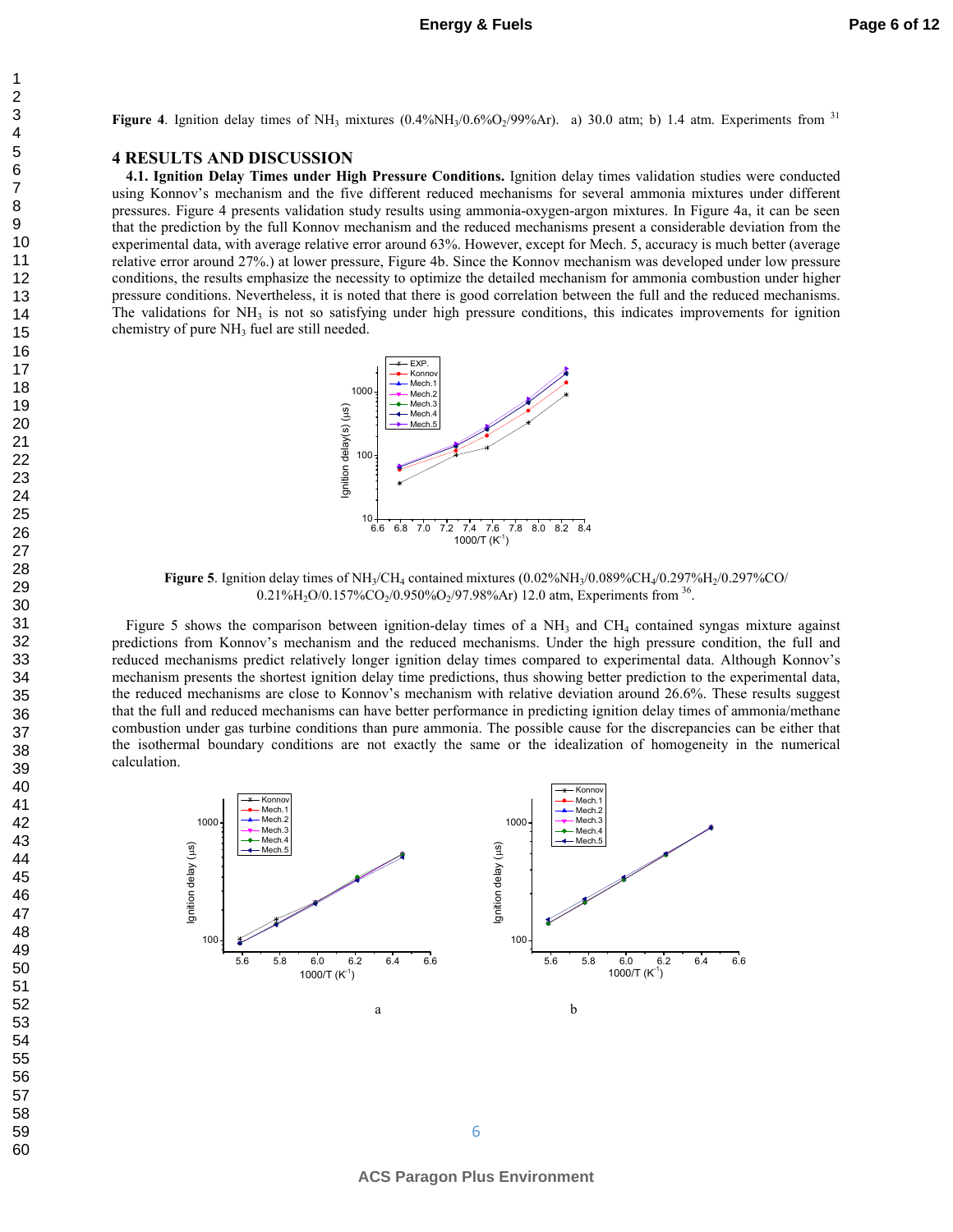**Page 7 of 12**



**Figure 6**. Ignition delay times prediction of NH<sub>3</sub>/CH<sub>4</sub> mixtures under gas turbine conditions (17atm) a) E.R.=0.5; b) E.R.=1; c) E.R.=2; d) E.R.=0.5-2, T=1550K.

To further assess the consistency of the reduced mechanisms with full Konnov's mechanism, ignition delay time predictions of ammonia/methane mixtures were performed under the pressure of 17atm to re-produce a typical ambient pressure inside a landbased gas turbine engine, as shown in Figure 6. In the simulation, ammonia/methane mixtures were diluted in 99%Ar under different equivalence ratios at a pressure of 17 atm. The mole fraction of ammonia and methane was set at 61% and 39%, respectively. This is the same ratio as that utilized in a generic swirl burner experimental campaign in <sup>14</sup>. As observed in Figure 6, in most cases, reduced mechanisms show good agreement to the full Konnov mechanism. However, Mech. 5 largely under-predicts the ignition delay times at an equivalence ratio of 2.0, Figure 6c. It is also observed that the equivalence ratio has a significant effect on the ignition delay time for ammonia/methane combustion blends. Figure 6d shows how ignition delay times increase with equivalence ratio. Except for Mech.5, all the other reduced mechanisms show good agreement with full Konnov's mechanism within the studied range of equivalence ratios between 0.5-2. The equivalence ratio effect on ignition delay times for NH<sub>3</sub>/CH<sub>4</sub> mixture is obvious under high pressure conditions. The ignition delay times decrease with the increase of equivalence ratio condition. For instance, the factor between ignition delay times obtained at E.R. of 1 and E.R. of 0.5 is about 1.7 at 1670K whilst a larger factor of 1.9 was found between E.R. of 2 and E.R. of 1. There is very little previous research concerning ignition delay times of NH<sup>3</sup> /CH<sup>4</sup> mixtures under high pressure conditions and experimental measurements in particular are required.

**4.2. Validation of Major Species Predictions in Laminar Flames. To validate the performance of the full Konnov's** mechanism and the reduced mechanisms for NH<sub>3</sub>/CH<sub>4</sub> combustion, major products concentrations were predicted against experimental data from burner-stabilized premixed flames investigated by Tian<sup>37</sup>, Figs 7-12. In these figures, R refers to the mole ratio of NH<sub>3</sub>/CH<sub>4</sub>. All the experimental and modelling work by Tian<sup>37</sup> studied premixed NH<sub>3</sub>/CH<sub>4</sub>/O<sub>2</sub>/Ar flames at low pressure of 4.0 kPa under stoichiometric conditions, the same combustion conditions are simulated in this study.

As observed in Figure 7 and 8, the concentration of CO and  $CO<sub>2</sub>$  decreases with R increasing, as expected, the decreasing trend resulting primarily from the reduced methane component in the  $NH<sub>3</sub>/CH<sub>4</sub>$  mixture. The predicted and experimental data for  $CO$  and  $CO<sub>2</sub>$  show satisfactory agreement in general, with the larger discrepancy between experimental CO concentration and predictions. The average relative errors for CO and  $CO<sub>2</sub>$  are about 21% and 4% respectively for all the mechanisms considered. The concentration of major hydrogeneous products shown in Figures 7 and 8, whilst reproducing the same experimental trends, shows relative errors for  $H_2$  and  $H_2O$  of around 41% and 45% respectively, emphasizing that the hydrogen chemistry still requires optimization. It also can be seen that R has a similar effect on  $H_2$  as that on CO, whilst the concentration of  $H_2O$  increases with increasing R. Figures 11 and 12 show that Konnov's mechanism and most of the reduced mechanisms performance well in predicting the concentration of the two nitrous products. For the prediction of NO, the best performance is achieved by Mech.1 with relative error of 2.8% while Mech.5 overpredicted the NO concentration about 22%. It is clear that the quantities of  $N_2$  and NO increase while augmenting R, as expected. To utilize ammonia and methane in gas turbine combustor, the emission of CO and NO of course will be an essential environmental concern. Although the above results are obtained under low pressure conditions and clearly some species predictions still need to be improved, nevertheless, the results still provide important information in assessing qualitatively the performance of  $NH<sub>3</sub>/CH<sub>4</sub>$  combustion. Now that the concentrations of major products corresponding different mole ratios (R) of NH<sup>3</sup> /CH<sup>4</sup> have been simulated, Konnov's mechanism and the reduced mechanisms can provide some insight into the NH<sub>3</sub>/CH<sub>4</sub> combustion kinetics analysis to assist in optimizing the fuel mixture ratio for the study on gas turbine utilization.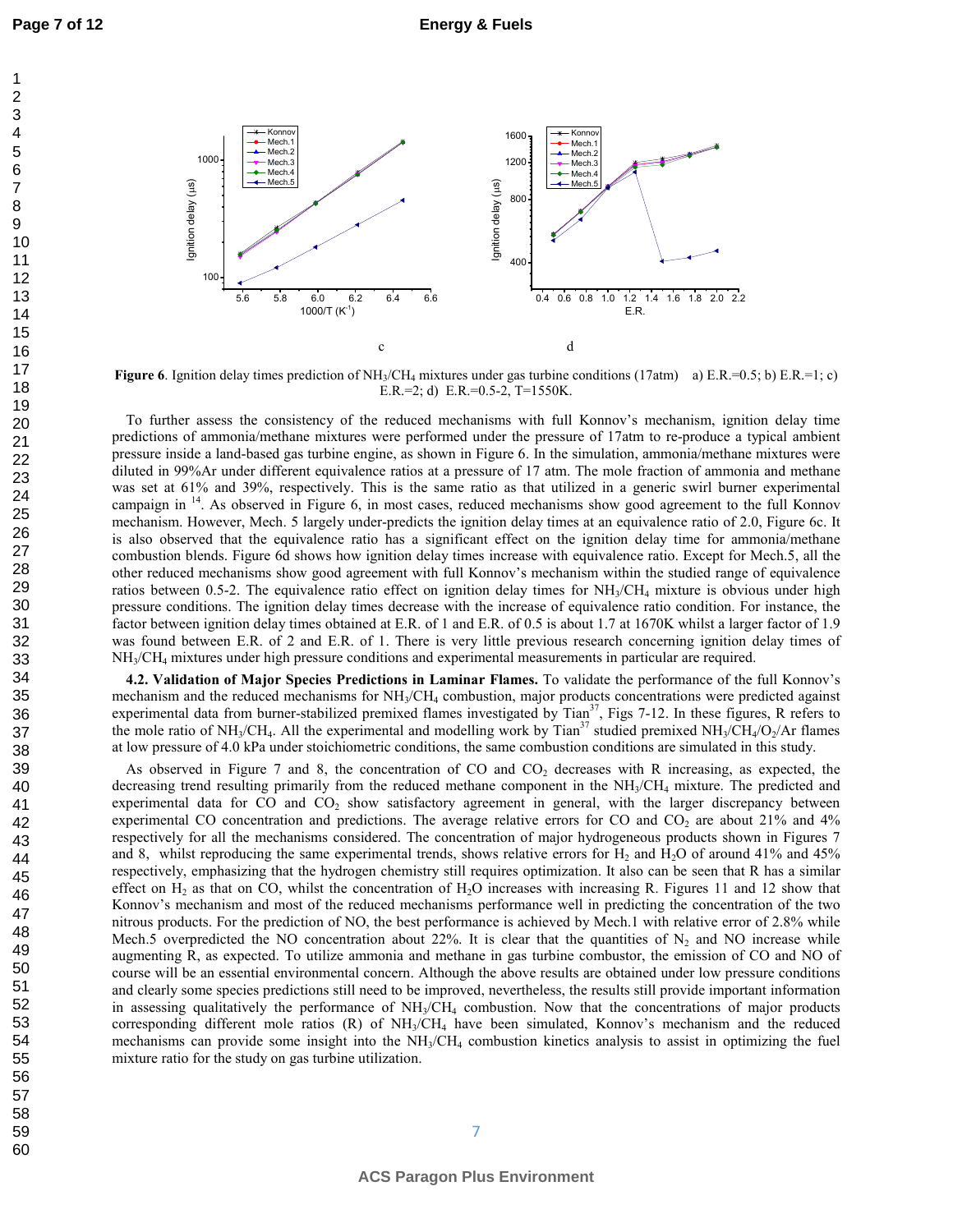

**Figure 7.** Final mole fraction of CO with different R **Figure 8.** Final mole fraction of CO<sub>2</sub> with different R



**Figure 9.** Final mole fraction of  $H_2$  with different R **Figure 10.** Final mole fraction of  $H_2O$  with different R



**Figure 11.** Final mole fraction of  $N_2$  with different R **Figure 12.** Final mole fraction of NO with different R

**4.3. 2D Turbulent Combustion under Gas Turbine Conditions.** To assess the applicability of the reduced mechanisms, CFD turbulent combustion simulations were performed with parallel computing technology, in which 64 cores were used during the calculation process with different reduced mechanisms. In terms of the processing time from ignition to steady state combustion, the shortest computational time was achieved with Mech. 5 taking 6.05h whilst Konnov's mechanism and Mech. 1-4 took 56.32h, 46.94h, 37.75h, 30.28h and 19.79h respectively. Figure 13 shows the temperature field for the turbulent flame simulation using full Konnov's mechanism. Along the dashed line (y=- $10^{-2}$  m), different parameters using the reduced mechanisms are compared in Figures 1417.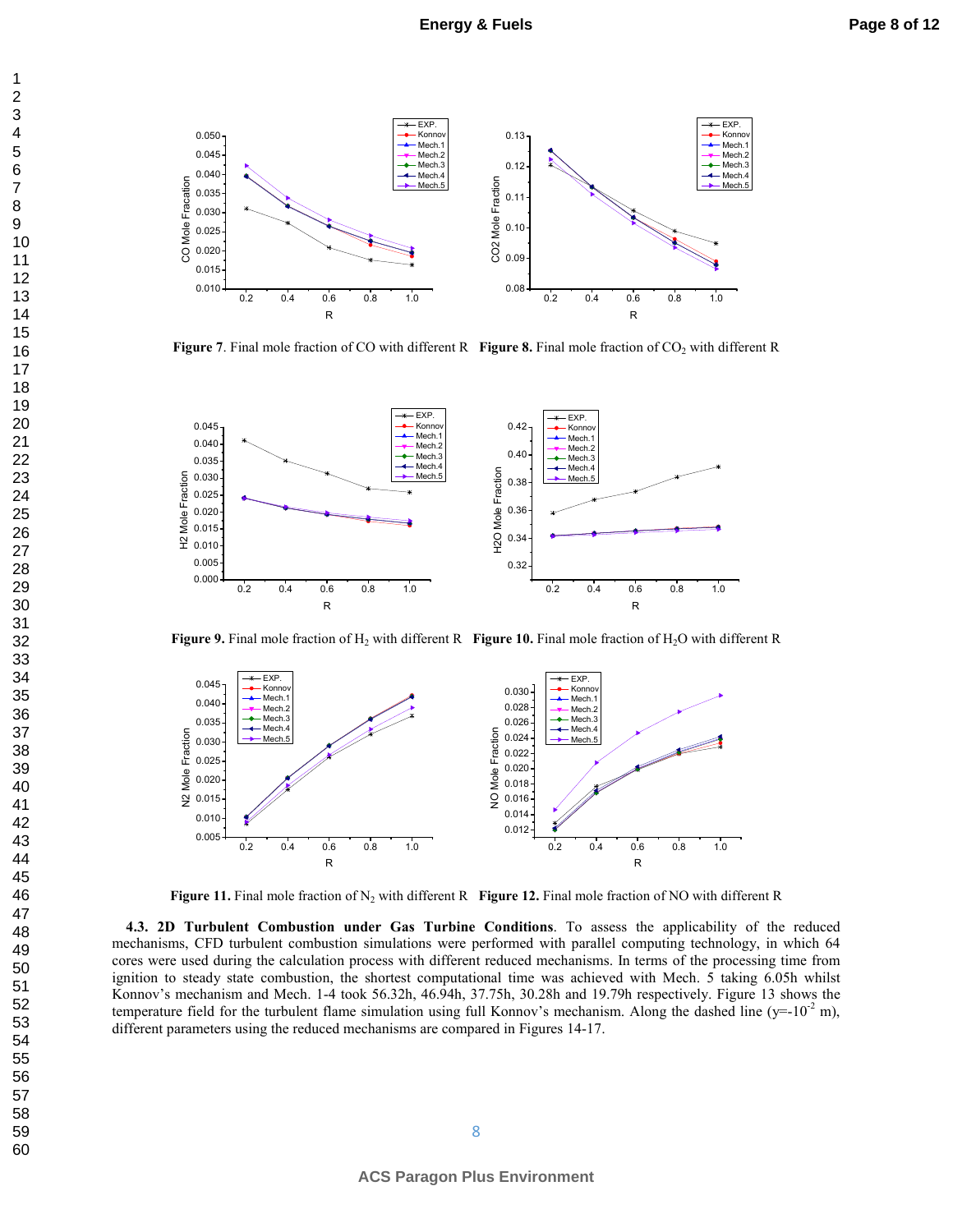1 2 3



**Figure 13.** Temperature distribution calculation with Konnov mechanism



**Figure 14.** Computed profiles of temperature **Figure** Figure 15. Computed profiles of OH mass fraction

Temperature profiles using the reduced mechanisms agree with Konnov's mechanism achieving ~2500K in the post flame zone, Figure 14. In Figure 15, most mechanisms predict good results for OH species concentration, but at small distances, Mech. 3 clearly predicts higher OH concentration than the Konnov mechanism, whilst Mech. 5 predicts a relatively lower OH concentration. Different magnitude and location of the OH peak indicate that flame fronts emerge at different locations, also accounting for differences in temperatures between simulations. Since the OH radical is a significant molecule through the combustion process of ammonia/methane fuels, these mechanisms can be used to carry out preliminary performance predictions towards combustion characterisation of such blends. However, it must be emphasized from the previous section that there is still work to do on new reaction mechanism to completely and accurately capture the reaction mechanism of ammonia/methane combustion.

Figure 16 and Figure 17 show emission prediction profiles using different mechanisms. As shown in Figure 16, in terms of exit CO emission concentration the five reduced mechanisms produce good agreement with the full Konnov's mechanism. At smaller distances, Mech. 3 shows higher peak value of CO emission than the Konnov mechanism, whilst other reduced mechanisms generate lower predictions. Moreover, Mech. 5 gives considerably higher predictions from distance 0.07 to 0.25. These trends suggest that the reduced mechanisms are adequate in predicting exhaust CO emission. To capture CO formation within the flame structure, the reduced mechanisms can cause some deviation from the full Konnov mechanism, especially Mech. 5. For NO emission, Mech.14 have predicted almost identical concentration profiles as the Konnov mechanism. Since NO is highly temperature sensitive, the reduced mechanisms show good potential for simulation using the complex chemistry coupled with turbulence.

Since NO emission is a major concern when utilizing ammonia combustion, pathway analyses and sensitivity analyses of NO formation were also conducted using Konnov's mechanism for this specific blend. As shown in Figure 18 and Figure 19, the most enhancing radical for NO formation is HNO, followed by NH and NH<sub>2</sub> radicals. Therefore, the profiles of the HNO radical were extracted using all the reduced mechanisms utilized. As expected, Mech.14 provide results comparable to Konnov's mechanism, while Mech.5 shows by far the largest discrepancy of more than 90%. The different fates of these amine species, as predicted by the reduced mechanisms, give rise to the different NO emission results, Figure 20.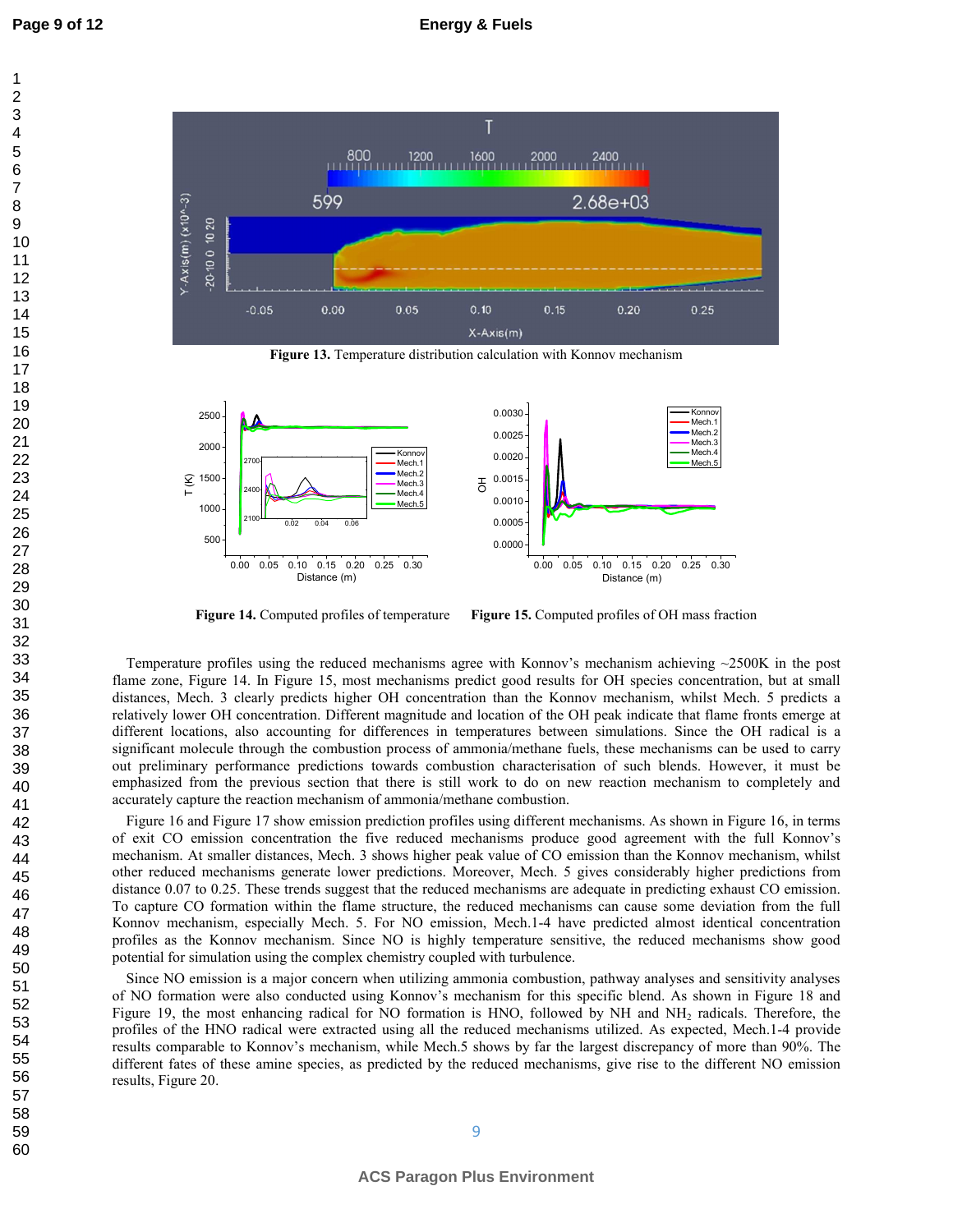



**Figure 16.** Computed profiles of CO mass fraction **Figure** 







**Figure 18.** Reaction path of NO formation **Figure** 

Figure 19. Normalized sensitivity of NO using Konnov's mechanism



**Figure 20.** Computed profiles of HNO mass fraction **Figure 21.** Computed profiles of velocity magnitude

Figure 21 shows velocity magnitude profiles along the dashed line. As chemical reactions interact with turbulence in the flame, the flow field will also be an essential indication for the performance of the mechanisms and the overall simulation. It can be seen that the predicted velocity magnitude fluctuates along the burner. Generally, all reduced mechanisms have given acceptable predictions compared to Konnov's mechanism. In this simulation of turbulent combustion, where turbulence and recirculation are take into account in the combustion process, all reduced mechanisms but Mech.5 show good performance under gas turbine conditions.

In general, most of the reduced mechanisms except Mech. 5 computed acceptable results compared with full Konnov's mechanism. This indicates that the reduced mechanisms Mech. 1-4 are qualified for the study of temperature field, exhaust emissions, flow field of the NH<sub>3</sub>/CH<sub>4</sub> flame with 2D CFD modelling. From this study, overall Mech. 4 is recommended for future use in 3D CFD simulation, due to its relatively short computational time and reasonable accuracy.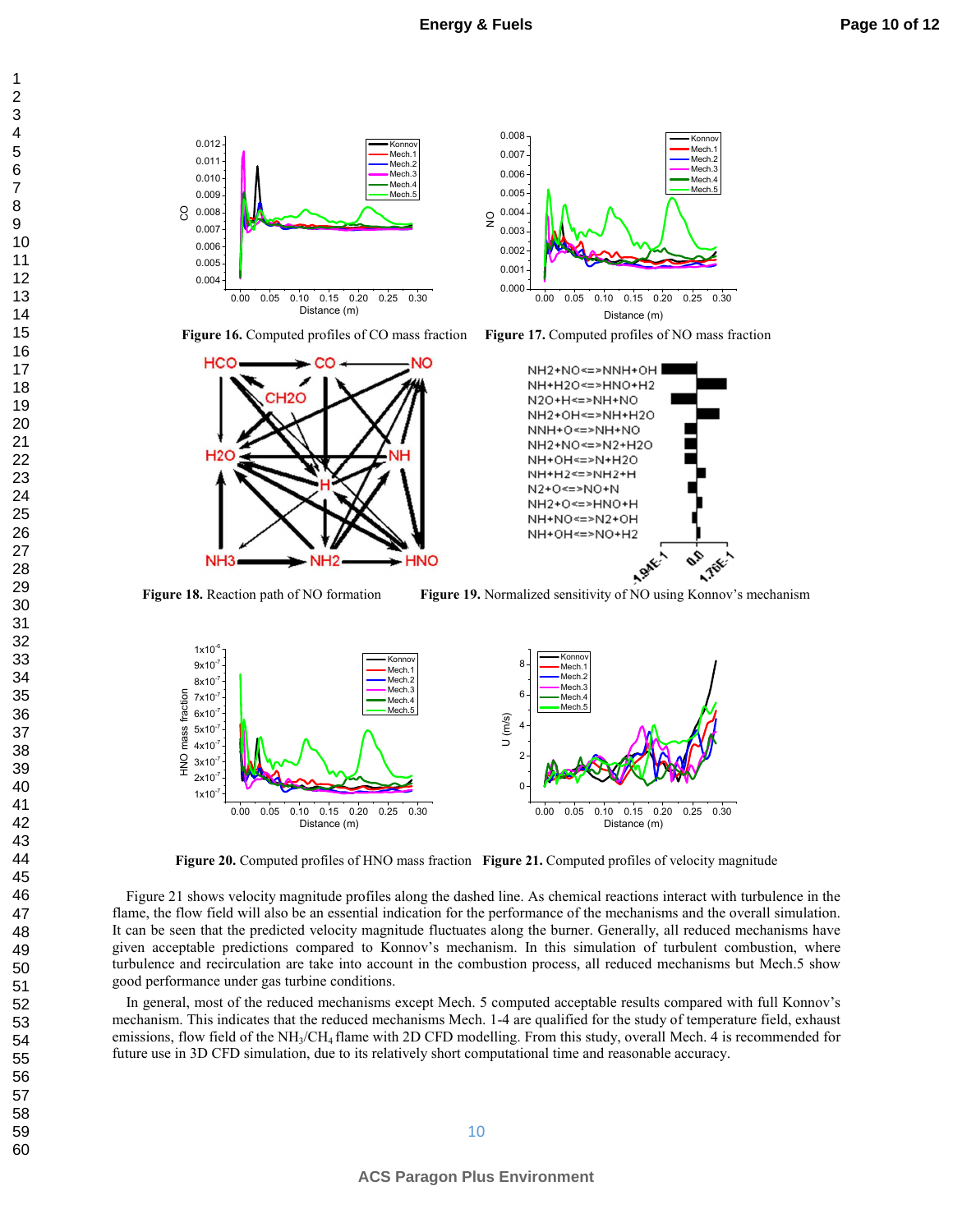#### **5 CONCLUSION**

In this study, five reduced chemical kinetic mechanisms based on Konnov's mechanism have been appraised with the aim of optimizing NH<sub>3</sub>/CH<sub>4</sub> combustion in practical systems. The reduced mechanisms were examined using 0D, 1D and 2D models, under high temperature and pressure conditions, indicative of gas turbine combustors.

Ignition delay time calculations with reduced mechanisms for highly diluted ammonia under high pressure showed relatively larger deviations from the shock tube experimental data published previously, compared to low pressure conditions. Ignition delay time predictions for ammonia/methane contained blends showed that the reduced mechanisms provide reasonable agreement with experiment data. Furthermore, under high pressure (17atm) and different equivalence ratio conditions, ignition delay times predictions for ammonia/methane using Mech.14 demonstrated good performance against the full Konnov mechanism, while Mech.5 worked well for equivalence ratios in the range of 0.5 to 1.25 only. Also, combustion product calculations for  $NH<sub>3</sub>/CH<sub>4</sub>$  in a burner-stabilized premixed flame showed good accuracy for all reduced mechanisms and the full Konnov's mechanism, which validates the capability of species concentration prediction. Finally, to assess the performance for use in practical CFD analyses, temperature profiles, OH radicals, CO, NO emissions and velocity magnitudes in a turbulent flame were predicted with reduced mechanisms under gas turbine conditions, all showing good agreement with those obtained through the full Konnov's mechanism apart from Mech.5.

In an overall assessment of the predictive capability of the reduced mechanisms for future CFD analysis, the model proposed for future ammonia/methane research is Mech.4, providing a good compromise between predictive capability compared to the full Konnov model and computational run-time..

#### **SUPPORTING INFORMATION**

The five reduced mechanisms in CHEMKIN format. This material is available free of charge via the Internet at http://pubs.acs.org.

#### **AUTHOR INFORMATION**

#### **Corresponding Author**

\*Phone:044-2920-875948.E-mail:XiaoH4@cardiff.ac.uk.

#### **ACKNOWLEDGMENT**

The authors would like to thank the support provided by the IT department and the Advanced Research Computing facility at Cardiff University (ARCCA). Moreover, Mr. Xiao would like to thank the China Scholarship Council for financial support of Ph.D. studies at the UK.

#### ${\bf REFERENCE}$

(1) Zamfirescu, C.; Dincer, I., Using ammonia as a sustainable fuel. *Journal of Power Sources* 2008, 185, (1), 459-465.

(2) Grannell, S. M.; Assanis, D. N.; Bohac, S. V.; Gillespie, D. E., The fuel mix limits and efficiency of a stoichiometric, ammonia, and gasoline dual fueled spark ignition engine. *Journal of Engineering for Gas Turbines and Power* **2008**, 130, (4), 042802.

(3) Zamfirescu, C.; Dincer, I., Ammonia as a green fuel and hydrogen source for vehicular applications. *Fuel Processing Technology* 2009, 90, (5), 729-737.

(4) Frigo, S.; Gentili, R., Analysis of the behaviour of a 4stroke Si engine fuelled with ammonia and hydrogen.  *Journal of Hydrogen Energy* 2013, 38, (3), 1607-1615.

(5) Westlye, F. R.; Ivarsson, A.; Schramm, J., Experimental investigation of nitrogen based emissions from an ammonia fueled SI-engine. *Fuel* 2013, 111, 239-247.

(6) Reiter, A. J.; Kong, S. C., Combustion and emissions characteristics of compressionignition engine using dual ammonia diesel fuel. *Fuel* **2011**, 90, (1), 87-97.

(7) Lear, W. E., *Ammonia-Fueled Combustion Turbines*, 2007 Annual NH3 Fuel Conference, 2007; NH3 Fuel Association: 2007.

(8) Karabeyoglu, A,; Evans, B., , 2012 Annual NH3 Fuel Conference, 2012; NH3 Fuel Association: 2012.

(9) Meyer, T.; Kumar; P., Li, M.; Redfern, K.; Diaz, D., *Ammonia Combustion with Near-Zero Pollutant Emissions*, 2011 Annual NH3 Fuel Conference, 2011; NH3 Fuel Association: 2011.

(10) Ganley, J; Bowery, M. S., *Engine-Ready, Carbon Free Ammonia Fuel.*, 2010 Annual NH3 Fuel Conference, 2010; NH3 Fuel Association: 2010.

- (11) UNIDO, *Fertilizer Manual*. Kluwer Academic Publishers: The Netherlands, 1998.
- (18) Platts, M., The Coke Oven By-Product Plant, http://www.accci.org/Byproduct.pdf.
- (13) IFRF, Combustion Industry News, 2016, http://www.mnm.ifrf.net/mnm/article.html?aid=1529 [Accessed 25th May 2016]

(14) Valera-Medina, A.; Marsh, R.; Runyon, J.; Pugh, D.; Beasley, P.; Hughes, T.; Bowen, P., Ammonia–methane combustion in tangential swirl burners for gas turbine power generation. *Applied Energy* 2016.

(15) Brackmann, C.; Alekseev, V. A.; Zhou, B.; Nordström, E.; Bengtsson, P.E.; Li, Z.; Aldén, M.; Konnov, A. A., Structure of premixed ammonia + air flames at atmospheric pressure: Laser diagnostics and kinetic modeling. *Combustion and Flame* 2016, 163, 370381.